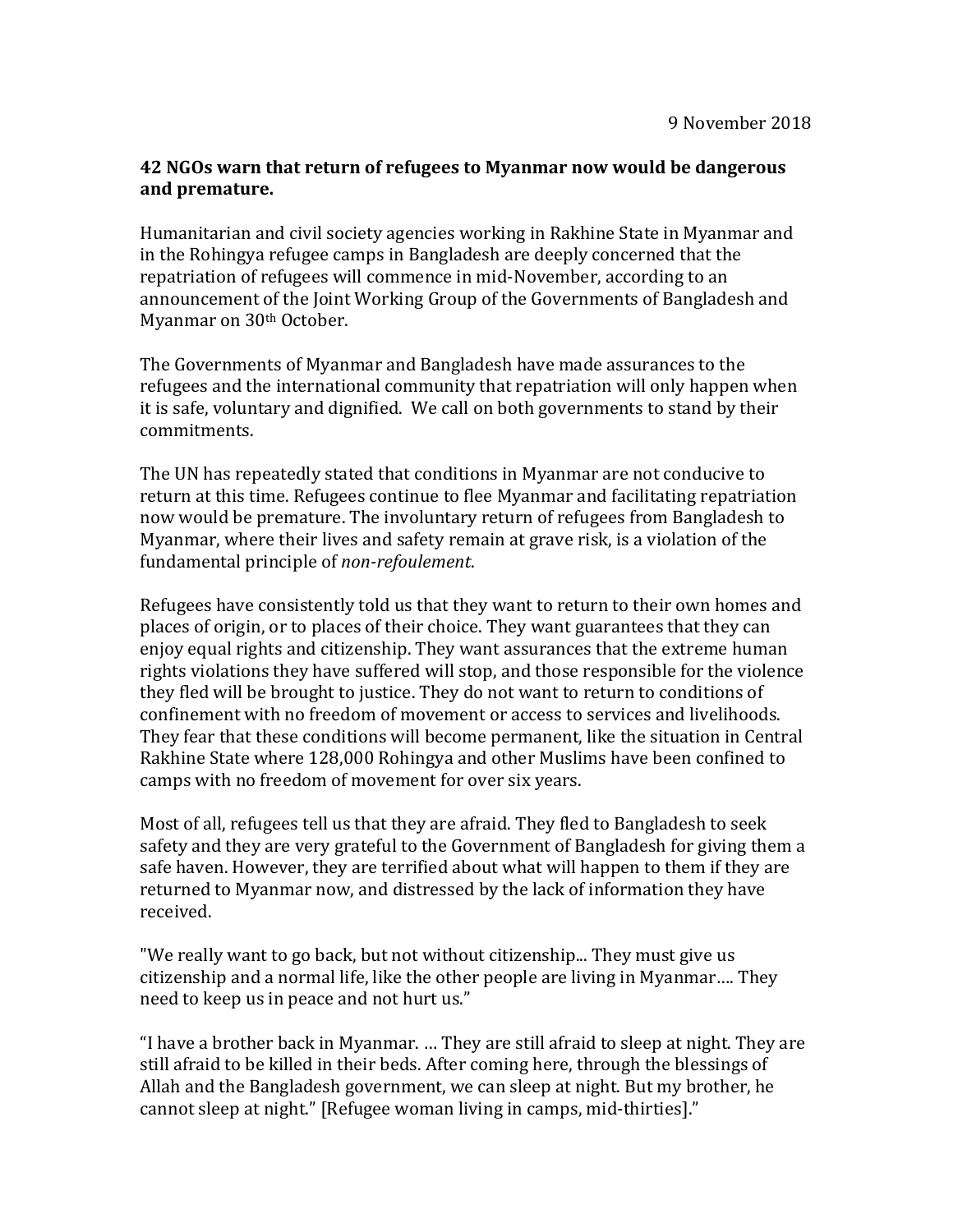As the UN agency mandated with the protection of refugees, UNHCR must play a key role in any organized return process, including providing refugees with objective, up-to-date, and accurate information in relevant languages and formats to allow them to make genuinely free and informed choices about whether and when they would like to exercise their right to return, obtaining their consent and monitoring that conditions are safe for return in Myanmar.

We call on the Governments of Bangladesh and Myanmar to uphold their commitments, and ensure that refugees in Bangladesh are able to make free and informed choices about return, based on access to full and impartial information about conditions in Rakhine State. UN agencies should have unimpeded access to all parts of Rakhine State in order to provide this information and to monitor the situation in areas of potential return.

## **Note to editors**

- 1. For further information about conditions necessary for safe and voluntary return please see a [joint statement](https://reliefweb.int/report/myanmar/humanitarian-organizations-call-guarantees-safety-and-rights-refugees-return-myanmar) by INGOs in Myanmar issued on 8 December 2017.
- 2. Bangladesh Prime Minister Sheikh Hasina publicly affirmed Bangladesh's commitment to not return Rohingya refugees to Myanmar until the conditions are conducive including "guaranteeing protection, rights and pathway to citizenship for all Rohingyas" at her [UNGA statement](https://mofa.gov.bd/site/press_release/16450e39-cff8-4ad8-a8a2-e25b5399aba7) on 25<sup>th</sup> September 2018 in New York. The Government of Myanmar has also made [public statements](http://www.statecounsellor.gov.mm/en/node/1974) that refugees should return "voluntarily in safety and dignity".
- 3. For further information about human rights conditions inside Myanmar see the [full report](https://www.ohchr.org/EN/HRBodies/HRC/MyanmarFFM/Pages/ReportoftheMyanmarFFM.aspx) of the Independent International Fact Finding Mission on Myanmar published on 18 September 2018.
- 4. The fundamental principle of *non-refoulement* is the cornerstone of international refugee protection and prevents the return or expulsion of a refugee "*in any manner whatsoever to the frontiers of territories where his life or freedom would be threatened on account of his race, religion, nationality, membership of a particular social group or political opinion*." [Article 33 of the 1951 Refugee Convention]. Even States that are not signatory to the 1951 Refugee Convention are bound by the principle of *non-refoulement* which is a recognized principle of customary international law. Human rights law (the 1984 UN Convention Against Torture, and the 1966 International Covenant on Civil and Political Rights) also prohibit the return or expulsion of a person to a country where they would be in danger of torture or persecution. For more information – see [UNHCR Note on the Principle of Non-Refoulement.](http://www.refworld.org/docid/438c6d972.html)
- 5. For more information on international standards relating to Voluntary Repatriation, see [UNHCR Handbook on Voluntary Repatriation.](http://www.unhcr.org/publications/legal/3bfe68d32/handbook-voluntary-repatriation-international-protection.html)